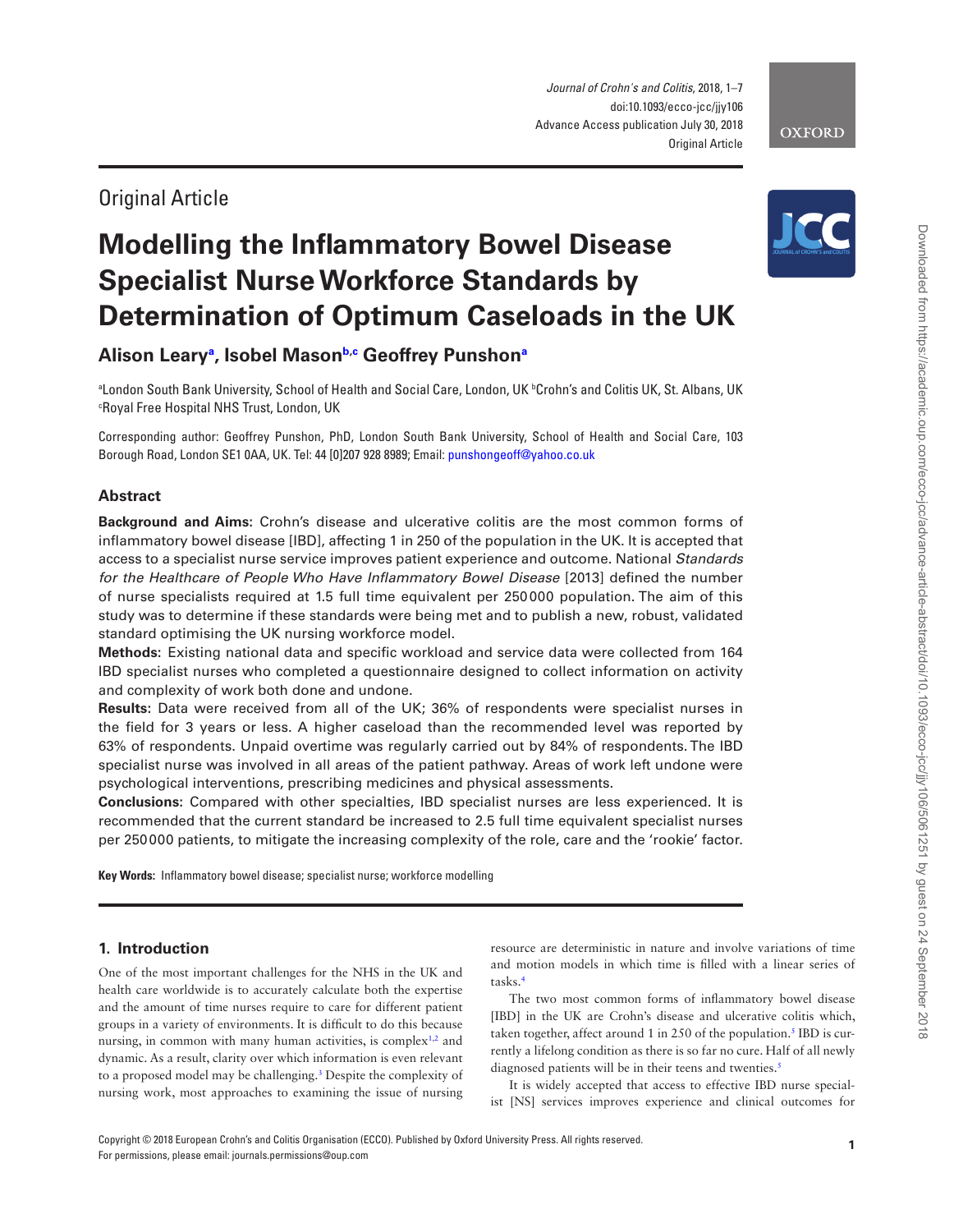patients.<sup>6</sup> Patients often describe their IBD NS service as a lifeline. The national *Standards for the Healthcare of People Who Have Inflammatory Bowel Disease*[7](#page-6-3) first defined the numbers of NS required as 1.5 full time equivalent [FTE] per 250000 population. The current national standards have been influential in increasing nursing numbers<sup>[7](#page-6-3)</sup>; however, they were a result of consensus rather than evidence, and do not reflect the complexity of NS work.

Specialist nursing work varies in the UK. The levels of practice and the job title, for example, are not a reliable proxies for complexity of practice.<sup>8</sup> This means that NS in the UK tend to work at a range of levels of complexity, offer a different range of interventions, and do so within many different service arrangements. These factors can affect workload burden. Other factors include complex-ity of patient needs<sup>[9](#page-6-5)</sup> and access to members of the multidisciplinary team<sup>10</sup> [MDT].

In the UK, the role of specialist IBD nurses was described by the Royal College of Nursing in 2007 when providing guidance to development of best practice and local service organisation. The report outlines a number of knowledge and skills frameworks in a number of areas such as specialist knowledge, education, service development, management, and leadership. The scope of practice of the role includes areas such as telephone advice lines, rapid access clinics, follow-up clinics, inpatient care, managing an immunotherapy service, and administering and monitoring therapies.<sup>6</sup>

In countries outside the UK, the role of nurses in caring for patients with IBD varies across Europe and the rest of the world. A variety of systems of delivering care and differing levels of responsibility for nurses exist.<sup>11</sup> In 2018, N-ECCO produced a second consensus statement on the European nursing roles in caring for patients with crohn's disease or ulcerative colitis, which made a number of statements regarding the role of the IBD nurse based on 'ideal' standards of care[.12](#page-6-8)

As in many areas of health care, the workforce is modelled from the supply side rather than demand. Very little demand modelling can be found. In order to model a future UK IBD nursing workforce, demand modelling is needed to understand the need for the IBD nursing interventions. This includes understanding how the current workforce meets demand, what work is left undone, how much overtime [paid and unpaid] is required to meet demand, and the available skill mix in terms of complexity.

The aim of this study was to determine if the national IBD standards for IBD NS were being met, and to model the UK IBD nursing workforce.

#### **2. Methods and data collection**

### 2.1 A priori dataset complexity and factors that affect workload

A curated dataset of around 70 million hours of advanced practice specialist work carried out by approximately 18 000 nurses since 2009 was accessed to look at patterns and workload of other specialists working in long-term conditions. These data reflect varying levels of complexity of work and have generated indicators of workload in order to use stochastic approaches to optimum caseload calculation. From this curated dataset, a number of common factors which typically influence NS workload were determined. Examples of such factors include relationships with other members of the multidisciplinary team,<sup>10</sup> complexity of caseload,<sup>13</sup> access to administrative assistance,<sup>14</sup> access to other services,<sup>15</sup> and education and experience.<sup>16</sup> To enable NS to make independent decisions rather than 'door-hang' for the decisions of others, issues such as access to non-medical prescribing<sup>17</sup> and the ability to independently request investigations were also significant factors.

## 2.2 Consensus workshop of expert opinion:

## checking the assumptions

In order to use the existing a priori dataset and the online data collection tool, it was necessary to check the assumptions made regarding the workload and activity of this group. A consensus workshop of 15 IBD NS from across the UK was convened to check and challenge assumptions drawn from the dataset. The nurses were asked to explain their work in detail. Areas examined included the work environment, physical and psychological domains, social issues, case management, administration, and work left undone. The IBD NS had a work pattern similar to those in other long-term conditions such as multiple sclerosis and rheumatology.

#### 2.3 Data collection specific to IBD

National data, from the IBD audit<sup>[6](#page-6-2)</sup> regional data from Crohn's and Colitis UK on current workforce<sup>18</sup> and from population data on the incidence of IBD[,19](#page-6-15) were used to model demand initially. A 24-item questionnaire, exploring demographic data, caseload, and workload, was developed for this population by consensus, using clinical, patient, and academic experts based on a previously employed national study.[10](#page-6-6) The questionnaire was designed to gather data on activity and complexity of specialist nursing services provided, including work left undone, and used a format similar to the national optimum caseload modelling project[.15](#page-6-11) This was transferred to an online survey tool [administered using a Survey Monkey secure account]. The survey link was distributed through the Royal College of Nursing [RCN] IBD Nursing Network and other professional mailing lists during February 2017; 164 participants responded to the questionnaire. A single response only could be submitted from each computer. Analysis of the survey took place in March 2017.

#### 2.4 Data analysis

Data were exported into Excel and modelled using descriptive statistics, for example demographics, pay band and length of service, workload, interventions delivered, work left undone, and educational background. Free-text comments were analysed using thematic content analysis.[20](#page-6-16) Thematic content analysis is the approach best suited to free text questions in an otherwise quantitative questionnaire, as it does not rely on interpretation of data but instead reflects a 'low hovering over the data'.

#### 2.5 Caseload calculations

Responses to the Survey Monkey workload questionnaire were received from 164 nurses who completed the questionnaire in whole or in part. The total population of NS in the UK is around 300 by headcount [FTE is unknown], so this equates to a 55% response rate.

## **3. Results**

## 3.1 Respondent's demographic data and epidemiology of IBD in the UK

The country of practice, number of hospital sites covered, length of time working with IBD patients, patient population, area of IBD practice, and educational qualifications are summarised in [Table 1.](#page-2-0)

#### 3.2 Time spent providing care for IBD patients

To determine how much of their time was spent caring for IBD patients, respondents were asked to estimate the percentage of working time they spent providing care for IBD patients. In all, 31% [51/164] of respondents spent 100% of their time caring for IBD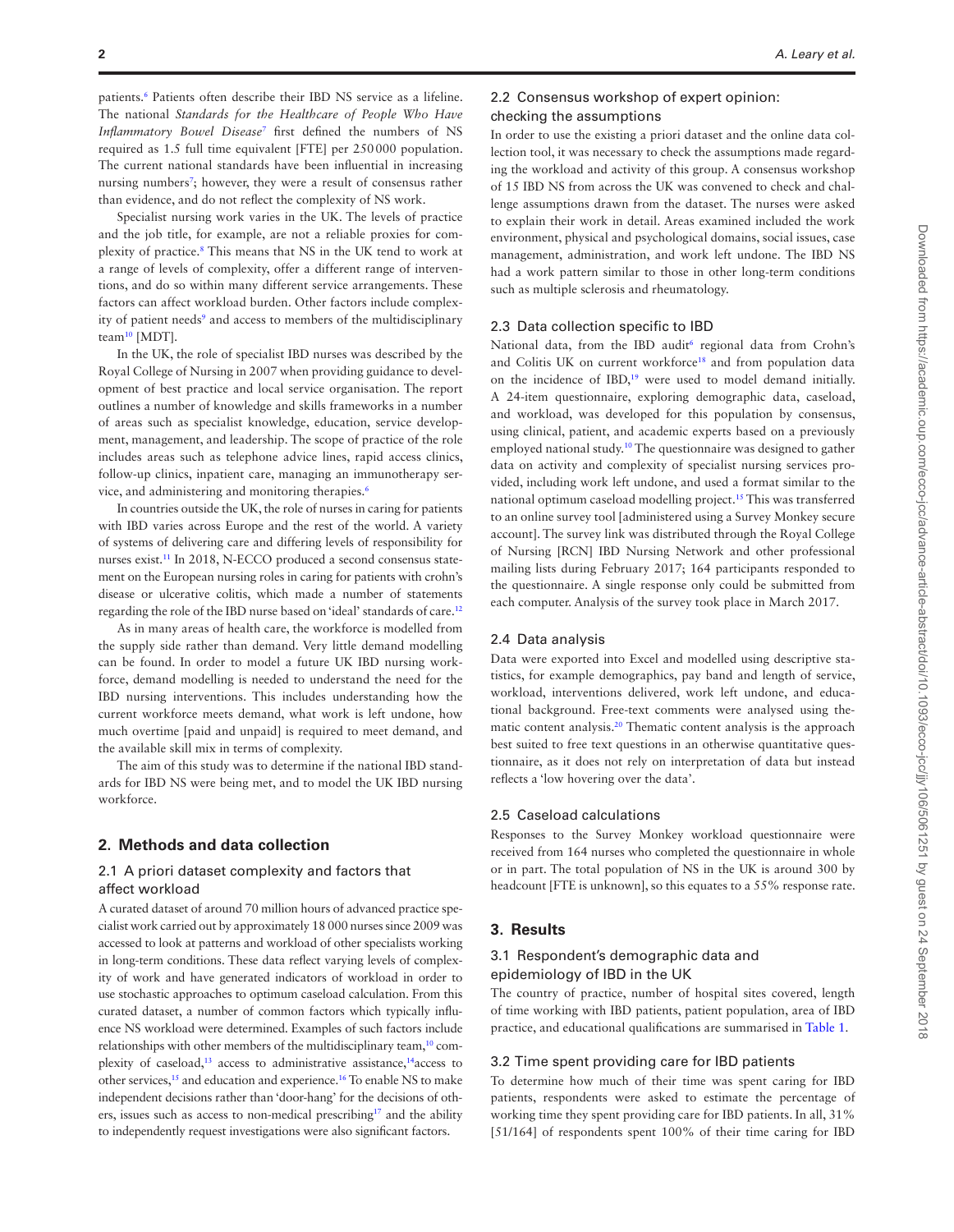<span id="page-2-0"></span>

|  |  |  | Table 1. Respondents' background characteristics. |
|--|--|--|---------------------------------------------------|
|--|--|--|---------------------------------------------------|

| Country of Practice <sup>a</sup>              |                    |                      |                           |                      |
|-----------------------------------------------|--------------------|----------------------|---------------------------|----------------------|
| England                                       | Wales              | Scotland             | Northern Ireland          |                      |
| 76% [124/164]                                 | 8% [13/164]        | 12% [20/164]         | 2% [3/164]                |                      |
| Number of hospital sites covered <sup>b</sup> |                    |                      |                           |                      |
| One                                           | Two                | Three                | Four                      | Five plus            |
| 60%                                           | 25%                | 8%                   | $5\%$                     | 2%                   |
| Length of time working with IBD patients      |                    |                      |                           |                      |
| 1 year                                        | 1 to 3 years       | 4 to 6 years         | 7 to 10 years             | $< 10$ years         |
| 9% [14/164]                                   | 29% [47/146]       | 14% [23/146]         | 16% [27/146]              | 32% [53/164]         |
| Patient population of IBD practice            |                    |                      |                           |                      |
| Adult                                         | Paediatrics        | Adult and transition | Paediatric and transition | Adult and paediatric |
| 29% [48/164]                                  | 6% [10/164]        | 51% [84/164]         | 12% [20/164]              | $1\%$ [2/164]        |
| Area of IBD practice                          |                    |                      |                           |                      |
| <b>IBD</b>                                    | Mixed <sup>c</sup> | Stoma care           | Other                     |                      |
| 90%                                           | 8%                 | $1\%$                | $1\%$                     |                      |
| Respondents' qualifications                   |                    |                      |                           |                      |
| <b>RGN</b>                                    | RN degree          | RN diploma           | Prescribing qualification |                      |
| 58%                                           | 35%                | 28%                  | 43%                       |                      |
|                                               |                    |                      |                           |                      |

IBD, inflammatory bowel disease.

a 2% of respondents opted for 'Other'.

b Hospital sites were taken to include all types of hospital such as acute, community, etc.

c Mixed practice included areas such as IBD, surgery, research/clinical trials, infusion, stoma care, nutrition, hepatology, and nurse endoscopy.

patients; 51% [83/164] spent 80% of their time; 14% [23/164] 50% of their time; and 4% [7/164] 30% of their time. No respondents spent less than 30% of their time working with IBD patients.

#### 3.3 Contracted hours of work

Respondents were asked to state their contracted hours of work. Totals of: 72% of respondents were contracted to work 36–37.5 h per week; 9% worked 26–30 h; 6% worked 21–25 h; 6% >37.5 h; 4% 31–35 h; 2% 7.5–15 h; 1% 16–20 h. In total this represents approximately 149 FTE for the 161 respondents to this question.

#### 3.4 Unpaid overtime worked per week

To ascertain how much unpaid overtime [including working through meal breaks] that respondents carried out regularly per week, they were given five options to choose from. As a result, 16% [25/160] of respondents reported that they carried out no regular unpaid overtime; and 32% [51/160] carried out between 1 and 3 h unpaid work, 36% [57/160] 4 to 7 h, 10% [16/160] 7 to 10 h, and 7% [11/160] more than 10 h. This equates to approximately 661 h of unpaid overtime worked per week in total by respondents as a whole [assuming median values of 2, 5.5, 8.5, and 10 h extra for the four categories reporting unpaid overtime, respectively], or 4.13 h each which is equivalent to approximately 17.6 FTE unpaid overtime being worked per week in total.

#### 3.5 Administrative support provided to respondents

Respondents were asked how much administrative [admin] support [help with typing letters or doing routine non-clinical administration] they received each week; 16% responded that they received no admin support at all. A further 45% responded that they only received admin support for clinic letters. Of the respondents who did receive admin support to use as they wished, 4% received between 1 and 5 h of support, 9% between 6 and 12 h, 7% 13 to 20 h, and 19% more than 20 h per week.

## 3.6 Unfilled and frozen vacancies

To ascertain the level of unfilled and frozen posts, respondents were asked how many, if any, posts were unfilled in their specialty. Overall, 77% of respondents had no unfilled posts, 5% of respondents had less than one FTE unfilled, and 15% had one FTE unfilled. Finally, 3% of respondents had two FTEs unfilled. No respondents reported any frozen posts. This equates to approximately 24.5 FTE posts unfilled in total from this population.

## 3.7 Respondents' estimated caseload

Respondents were asked to estimate their individual caseload: 63% of respondents had caseloads over 700 patients and only 25% had caseloads of 500 or less [\[Figure 1\]](#page-3-0). Taken as a whole, this represents an approximate total caseload of 146150 patients for all 148 respondents.

#### 3.8 Respondents' work done

Respondents were asked if they carried out certain tasks at each level of the treatment pathway [pre-diagnosis, diagnosis, post-diagnosis, treatment, and end of treatment/follow up]. It can be seen that as a group, IBD NS are involved in all stages of the treatment pathway. The actual level of involvement in pre-diagnosis was not anticipated by the focus group, with only 55 respondents [41%] stating that they did not see patients at the pre-diagnosis stage. The highest period of activity was at the post-diagnosis stage. The responses are summarised in [Figure 2.](#page-3-1) The six most common interventions at each treatment stage are shown in [Figure 3,](#page-4-0) with meeting information needs,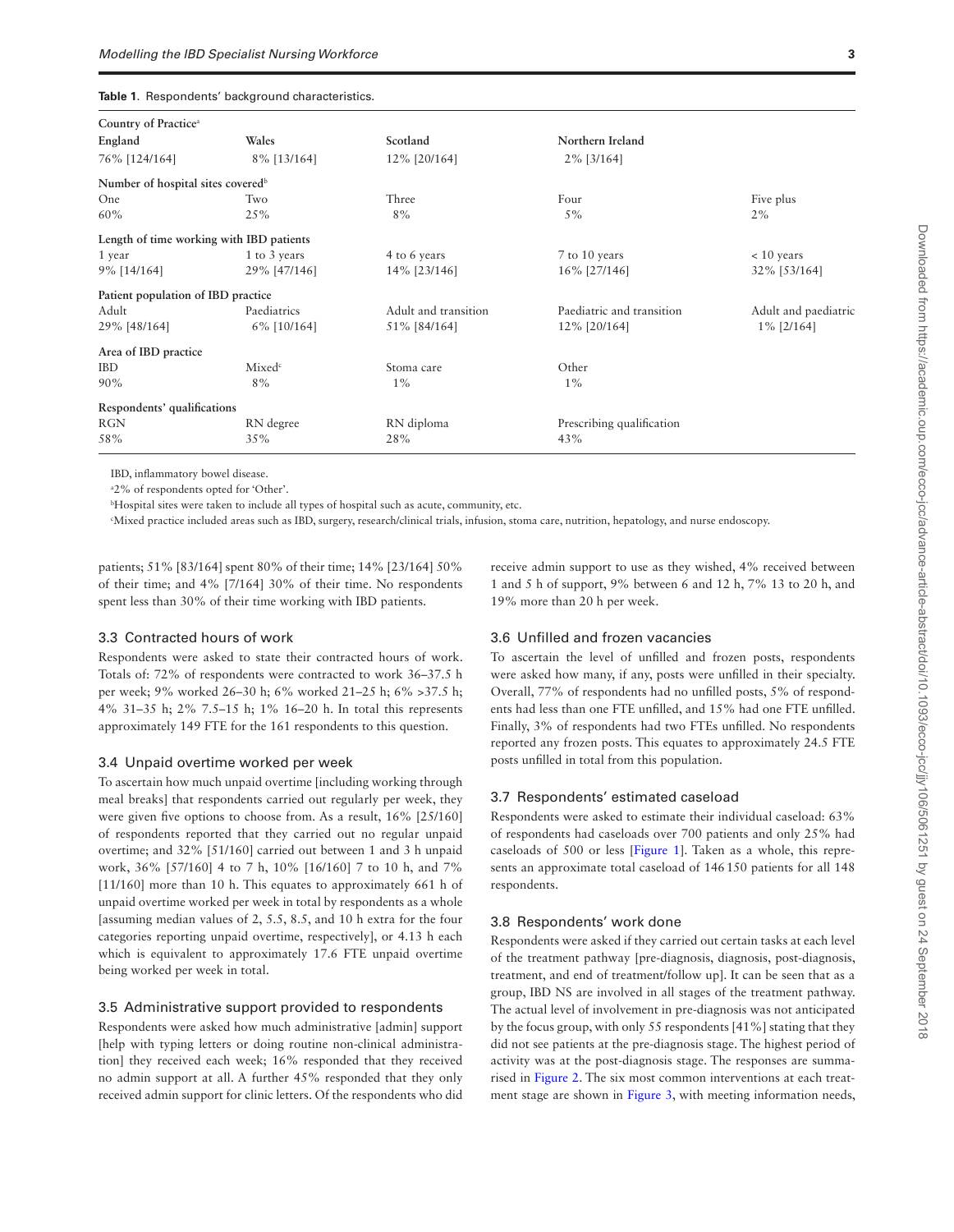symptom control, requesting imaging, and recommending medication being the most common interventions.

## 3.9 Respondent's sessional work

The respondents' work done by session is summarised in [Table 2](#page-4-1). Provision of an advice line was the most common single use of working time, with 85% of respondents spending at least three sessions



<span id="page-3-0"></span>**Figure 1.** Respondents' annual caseload [148 responses]. The bar in blue [501 to 700 caseload] indicates where the recommended caseload of 666 (1.5 fulltime equivalents [FTE] per 250000) lies. The bars in green show where the caseload exceeds the standard.

a week on the advice line and a total of 560 [31% of the total reported sessions] sessions being spent by all respondents. Nurse-led outpatient clinics accounted for a further 290 sessions, more than twice the number of consultant-led outpatient clinics at 121 sessions. Endoscopy does not appear to be common, with only 36 sessions being reported.

## 3.10 Respondents' work left undone

Across all stages of treatment, psychological interventions [emotional support, referral to counselling and/or psychiatric services] feature highly in respondents' work undone and are the most common work undone at each stage after pre-diagnosis. Prescribing medication is another area where respondents felt much was left undone, perhaps because the nurses who gave this response did not have a prescribing qualification or were not able to prescribe independently. Work left undone is summarised in [Figure 4](#page-5-3).

## **4. Discussion**

Specialist disease-specific nurses are known to enhance the quality of care and patient experience<sup>[21](#page-6-17)[,22](#page-6-18)</sup> and can be productive not only in terms of quality but also in terms of efficiency, such as the avoidance of unnecessary admission to an acute inpatient unit[.14](#page-6-10)[,23](#page-6-19) The value of an IBD NS was investigated by Leach *et al*. [2014] who examined 4920 recorded episodes of care in Australia, involving 566 patients.



<span id="page-3-1"></span>**Figure 2.** Respondents' work done [134 responses, respondents could choose multiple options].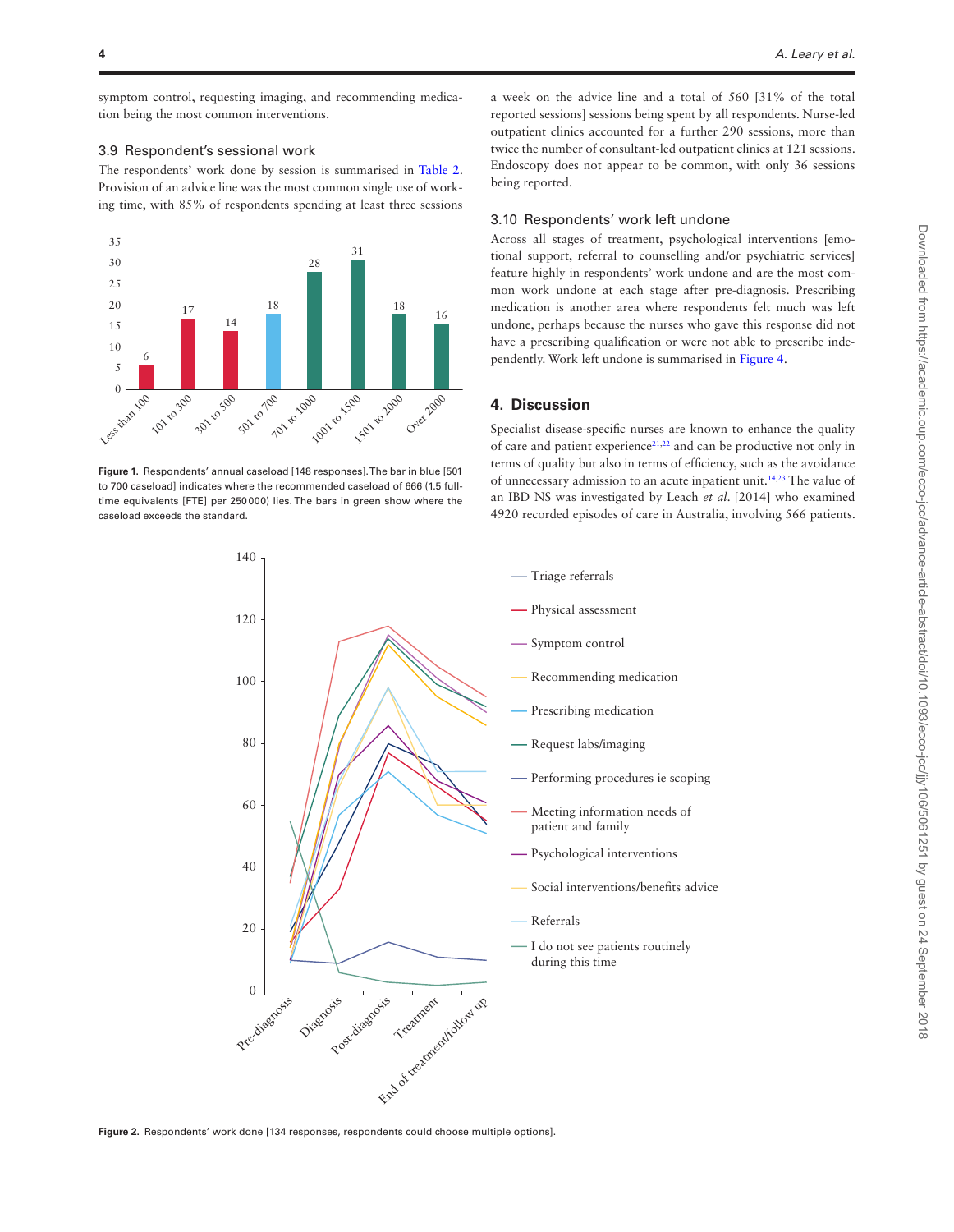

<span id="page-4-0"></span>**Figure 3.** The six most common interventions at each treatment stage.

<span id="page-4-1"></span>**Table 2**. Number of sessions spent on each work group per week

| Work                             | <b>Sessions</b> |
|----------------------------------|-----------------|
| Advice line                      | 560             |
| Nurse-led outpatient clinic      | 290             |
| Inpatient working                | 246             |
| Telephone clinics                | 193             |
| Infusions                        | 142             |
| Consultant-led outpatient clinic | 121             |
| Joint nurse/consultant clinic    | 78              |
| Virtual clinic                   | 78              |
| Endoscopy list                   | 36              |

IBD nurse intervention led to avoidance of 27 hospital admissions [representing a saving of 171 occupied bed-days], 32 emergency department presentations, and 163 outpatient reviews. After deducting salary and on-costs related to the IBD nurse, there was a net direct saving to the hospital of AUD \$136535.<sup>24</sup> Another study looked at the financial impact of a nurse-led telemedicine service for IBD in a UK hospital, and estimated that over a 5-month period, the net saving on the avoidance of general practitioner consultations,consultant appointments, and either accident and emergency or hospital admissions, was  $£42$ ,  $890.^{25}$  The value of such telemedicine services or helplines has been demonstrated by a number of studies. For example, a survey of 1143 people with IBD [46% response rate] in Canada found that 77% of respondents were likely or very likely if acutely symptomatic to use a phone contact service with an IBD NS.<sup>26</sup> As with any supply model, there is likely to be a point of saturation whereby the quality of the service is at least partly driven by the distributed workload, which can result in work being left undone.<sup>27</sup>

Given that the total population of IBD patients in the UK is estimated at 250000 to 300000, the estimated 146150 case load covered by the respondents in this study equates to between 49% and 58% of the total IBD patient population. This is supported by the

estimate that the total IBD NS population in the UK is around 300, so 148 responses to the caseload question would represent around 50% of the IBD NS population. The distribution of respondents in the UK also reflects the distribution of IBD NS posts reported in the IBD nursing audit.<sup>3</sup>

The IBD standards<sup>[7](#page-6-3)</sup> recommended that 1.5 FTE NS with a special interest and competency within IBD should be provided per 250000 of population for a 5-day service. Assuming that 1 in 250 of the population has IBD, this would give a caseload of 666 per FTE IBD NS.

Crohn's and Colitis  $UK<sup>5</sup>$  states that the current number of patients with IBD in the UK is 300000. To achieve a caseload of 666 patients per full-time IBD NS would therefore require 450 full-time IBD NS, based on current demand. There appears to be a considerable shortfall in this number in the UK. In this group, of the 148 nurses who responded to this workload analysis, over half [63%] have much higher caseloads than the current recommended standard. Caseloads as high as 2000 patients plus were reported.

There are number of potential reasons for these high caseloads. One potential issue is unfilled IBD NS posts. In this study, the number of unfilled posts reported by respondents is estimated to be equivalent to 24.5 FTE. Another factor which is apparent from the study is the amount of unpaid overtime currently being carried out by IBD NS. In 2012, the RCN estimated that IBD NS carried out an average of 2.75 h unpaid overtime per week,<sup>[6](#page-6-2)</sup> suggesting that on the basis of an estimated average of 4.13 h in this study, the amount of unpaid overtime carried out by IBD NS is increasing. Only 16% of respondents regularly carried out no unpaid overtime. The amount of unpaid overtime carried out by the remaining respondents equalled an estimated 17.6 FTE. The 2012 RCN IBD Nursing Audit<sup>6</sup> found that 79% [150/202] sites surveyed failed to meet the standard of 1.5 IBD NS per 250000 population, and the data presented in this study would appear to suggest there has not been significant improvement since 2012.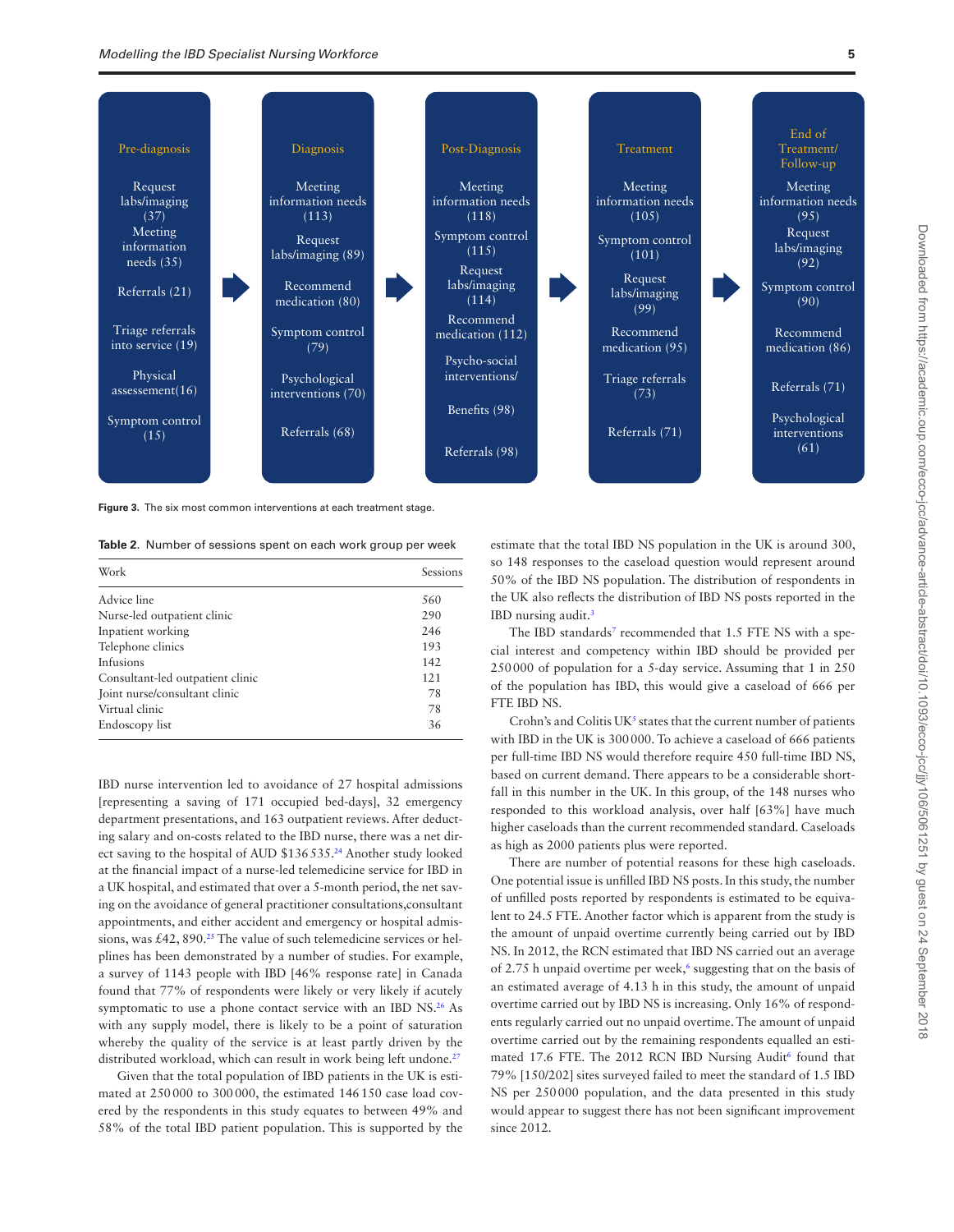

<span id="page-5-3"></span>**Figure 4.** The six most common areas of interventions left undone at each stage of the treatment pathway.

It is clear from the workload analysis that there is much variability and different levels of service provision. Of the 1800 available sessions in the group, 1744 [97%] were taken up with programmed clinical activity. The majority of this time was a telephone advice line [560, 31%], and only 290 sessions [16%] were taken up with nurse-led clinics. The IBD standards report<sup>7</sup> found that only 24% of patients had access to a psychologist with an IBD interest, which may explain why this work is often left undone.

It is also apparent that because of the variability of service provision, local circumstances should be taken into account, such as the availability of administrative help—which remains a burden for some IBD NS. In other specialties the provision of administration and support workers has increased productivity; for example, administrative workers allowed multiple sclerosis specialist nurses to proactively manage their caseload, resulting in reduced emergency admission[.28](#page-6-24) Another local factor which can influence caseload is the complexity of patients.

## **5. Conclusion**

The current standard 1.5 FTE IBD NS per 250000 population, if filled, is likely to mitigate the rates of unpaid overtime and annual leave. However, there is a clear direction of travel for increasing complexity of care, activity at pre-diagnosis, support to community services, and a 'rookie' workforce [including a rookie factor uplift of 20%]. This is because this workforce of IBD NS, compared with other groups of specialist nurses,<sup>8,[11](#page-6-7)</sup> have a much higher proportion who have been in specialist practice for less time (61 [36%] had been working as specialist nurses for less than 3 years). Only 51 [32%] had been working the role for 10 years or more. A study looking at research priorities for IBD nursing in 13 European countries found that 23.8% of respondents had worked in IBD for 3 years or less, with 28.4% having worked for over 10 years.<sup>11</sup> In prostate cancer cancer nurse specialists [CNS], for example, 55% of NS had been in post for 10 years or more.<sup>[8](#page-6-4)</sup> To mitigate this, it would be prudent to increase the standard to 2.5 FTE per 250000 of the population. This would give a static caseload of 500 per FTE.

#### **Funding**

This work was supported by Crohn's and Colitis UK and carried out by an independent research team.

## **Conflict of Interest**

IM is head of Service Development for IBD nurses at Crohn's and Colitis UK. No other conflicts of interest are reported.

#### **Acknowledgements**

We would like to thank those who took part in data collection and in the consensus-building process which led to the production of the study: Maxine Rawle, Allan Boal, Seth Squires, Madoor Ramdeen, Rodica Nedescu, Charlotte Bowman, Helen Thompson-Jones, Pearl Avery, Sarah Moody, Theresa Tindall, Sarah York, Allyson Lewis, Lisa Younge, Diane Hall, Jane Healey, Tracey Shaul, Lucy Metcalf, and Marion Bettey.

## **Author Contributions**

AL and GP contributed to study design, data collection, data analysis, and manuscript preparation. IM contributed to study design, data collection and manuscript preparation. The authors confirm that the manuscript, including related data, figures, and tables, has not been previously published nor is the manuscript under consideration elsewhere.

## **Supplementary Data**

Supplementary data are available at *ECCO-JCC* online.

#### **References**

- <span id="page-5-0"></span>1. Hall LE. Nursing–what is it? *Can Nurse* 1964;**60**:150–4.
- <span id="page-5-1"></span>2. Pitkäaho T, Partanen P, Miettinen M, Vehviläinen-Julkunen K. Non-linear relationships between nurse staffing and patients' length of stay in acute care units: Bayesian dependence modelling. *J Adv Nurs* 2015;**71**:458–73.
- <span id="page-5-2"></span>3. Ebright PR, Patterson ES, Chalko BA, Render ML. Understanding the complexity of registered nurse work in acute care settings. *J Nurs Adm* 2003;**33**:630–8.